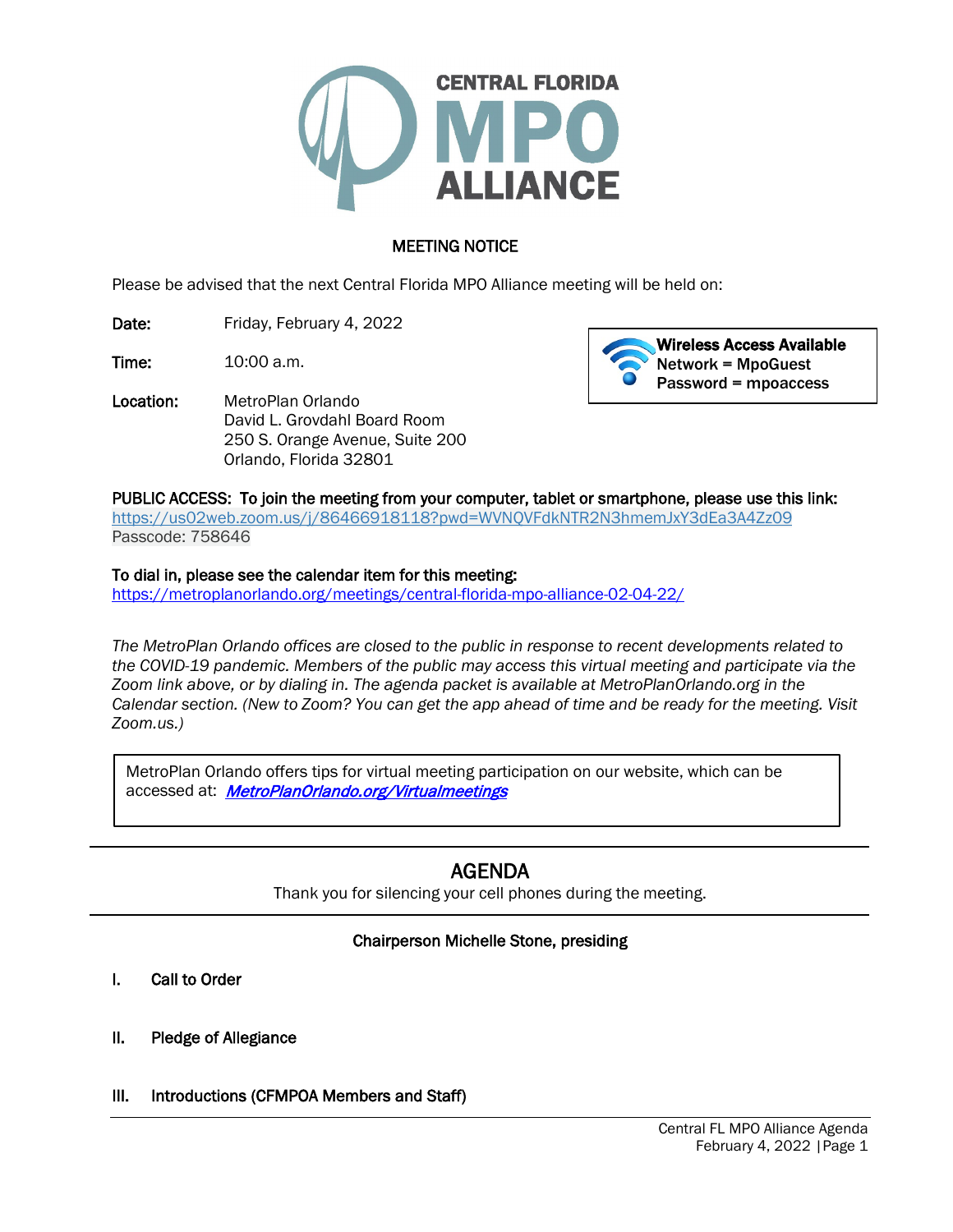## IV. Public Comment on Action Items

People wishing to comment on Action Items must complete a "Speakers Introduction Card" at the reception desk. Each speaker is limited to two minutes.

# V. Reports Tab 1

# a. Delegation Reports (Info only)

- Lake-Sumter MPO Report
- MetroPlan Orlando Report
- Ocala/Marion TPO Report

## b. FDOT District Reports

- District I
- District V
- Florida's Turnpike Enterprise

## VI. Action Items

## a. Approval of Previous Meeting Minutes **TAB 2** and the state of the state of the state of the state of the state of the state of the state of the state of the state of the state of the state of the state of the state of t

Action is requested for approval of the October 10, 2021 Central Florida MPO Alliance meeting minutes.

#### VII. Presentations/Discussion

- a. Kick off of Regional Project Prioritization Process Presenter: Ms. Georganna Gillette, Space Coast TPO
- b. Proposed Regional TSMO Network Project Priority List Presenter: Mr. Eric Hill, MetroPlan Orlando
- c. Impact of State Legislative Appropriations Requests TAB 3 Presenter: FDOT Staff

#### VIII. Information Items TAB 4

a. Revised 2022 Meeting Schedule

#### IX. Member Comments

- **-** Polk TPO Report
- **-** Space Coast TPO Report
- **-** River to Sea TPO Report